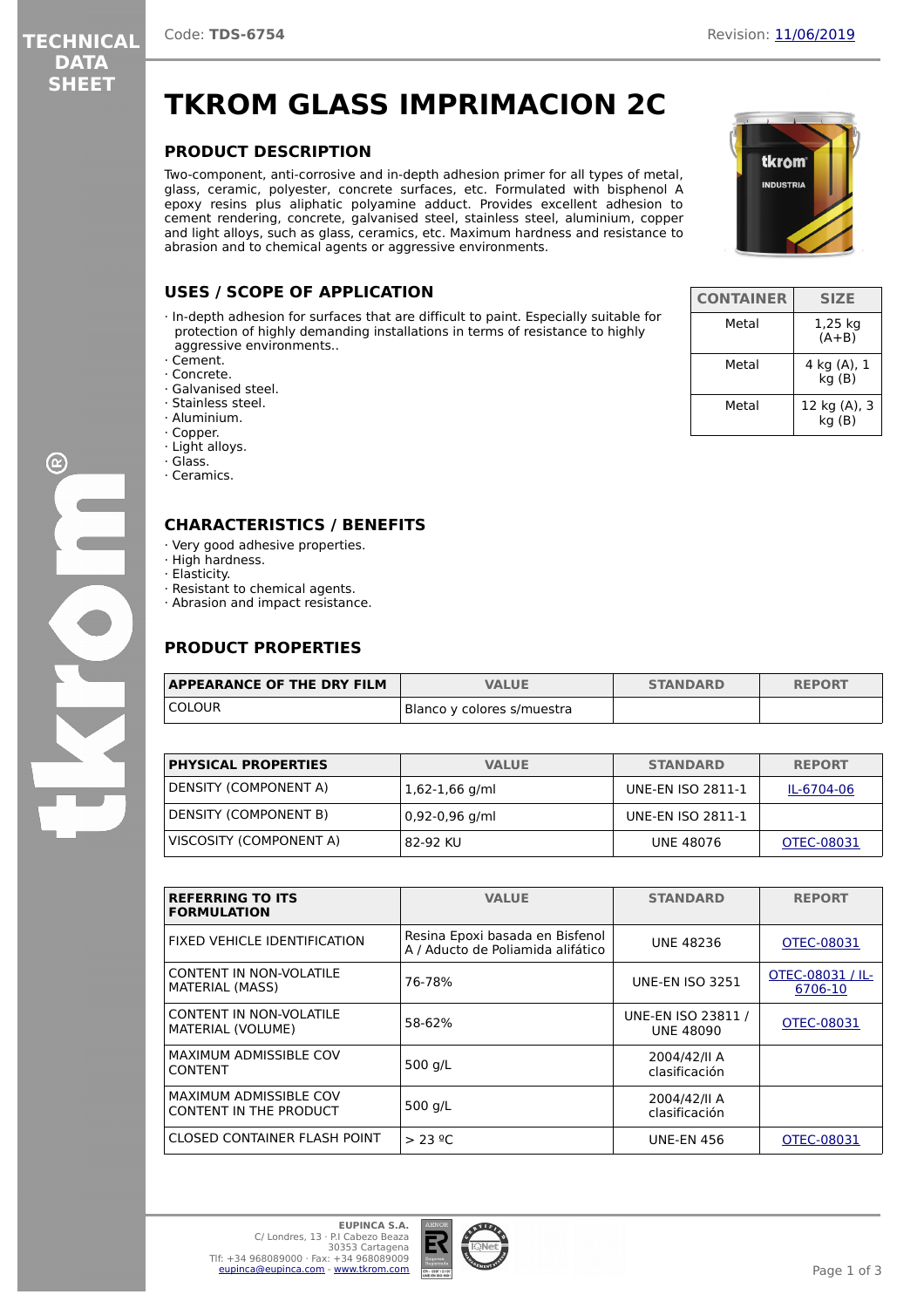# **TECHNICAL DATA SHEET**

| <b>APPLICATION PROPERTIES</b> | <b>VALUE</b>                                                    | <b>STANDARD</b>             | <b>REPORT</b> |
|-------------------------------|-----------------------------------------------------------------|-----------------------------|---------------|
| THEORETICAL YIELD             | 6-8 m <sup>2</sup> /L - 3-5 m <sup>2</sup> /kg a 75 µm<br>secas | <b>UNE-EN ISO 23811</b>     |               |
| DRY TO TOUCH TIME             | $15 \text{ min}$                                                | <b>UNE 48301</b>            | OTEC-08031    |
| TOTAL DRYING TIME             | 6 h 15 min                                                      | <b>UNE 48301</b>            | OTEC-08031    |
| <b>THINNING</b>               | $5 - 15%$                                                       | SEGÚN SISTEMA<br>APLICACION |               |
| <b>THINNER</b>                | <b>TKROM Disolvente 370 Epoxi-</b><br>Estufa                    |                             |               |
| USEFUL LIFE OF THE MIXTURE    | $>$ 4 horas                                                     |                             | OTEC-08031    |

| <b>SPECIFIC PROPERTIES</b>                                                         | <b>VALUE</b>      | <b>STANDARD</b>          | <b>REPORT</b> |
|------------------------------------------------------------------------------------|-------------------|--------------------------|---------------|
| PERSOZ HARDNESS                                                                    | 168 s.            | <b>UNE-EN ISO 1522</b>   | OTEC-08031    |
| SOLVENT RESISTANCE                                                                 | OK                | <b>UNE-EN ISO 2812-1</b> | OTEC-08031    |
| SALINE FOG RESISTANCE                                                              | 500 horas         | <b>UNE-EN ISO 7253</b>   | OTEC-08031    |
| CLASSIFICATION FOR LEAD AND<br>CHROMATE-FREE ANTI-CORROSIVE<br><b>FPOXY PRIMER</b> | TIPO <sub>2</sub> | <b>UNF 48271</b>         | OTEC-08031    |

### **MEDIUM CONDITIONS**

If outside, do not apply if rain is forecast, in strong midday sun or on very humid days.

### **MEDIUM PREPARATION**

#### NON-PAINTED IRON OR STEEL SURFACES

· Use appropriate metal spatulas or brushes to remove any rust and rolling residues; degrease and clean away any dust and dirt, and sand carefully to remove all rust residues from the surface; if necessary, use sand blasting down to Sa 2 1/2. Then, apply one or two coats of TKROM 2C GLASS PRIMER.

#### PAINTED IRON OR STEEL SURFACES

Remove layers of paint that are not perfectly bonded and then proceed as indicated for unpainted iron surfaces.

#### GALVANISED, ALUMINIUM AND OTHER DIFFICULT SURFACES

· Degrease and clean the surface with an alkaline solution or Tkrom 2C Epoxy Solvent TDS-6919. Light sanding is advisable on excessively glossy surfaces, if possible. Apply a coat of TKROM 2C GLASS PRIMER.

#### CONCRETE OR CEMENT SURFACES

· clean the surface and apply one or two coats of TKROM 2C GLASS PRIMER. In the case of floors, the pores of the surface should be opened using chemical or mechanical means.

 $\mathbf{C}$